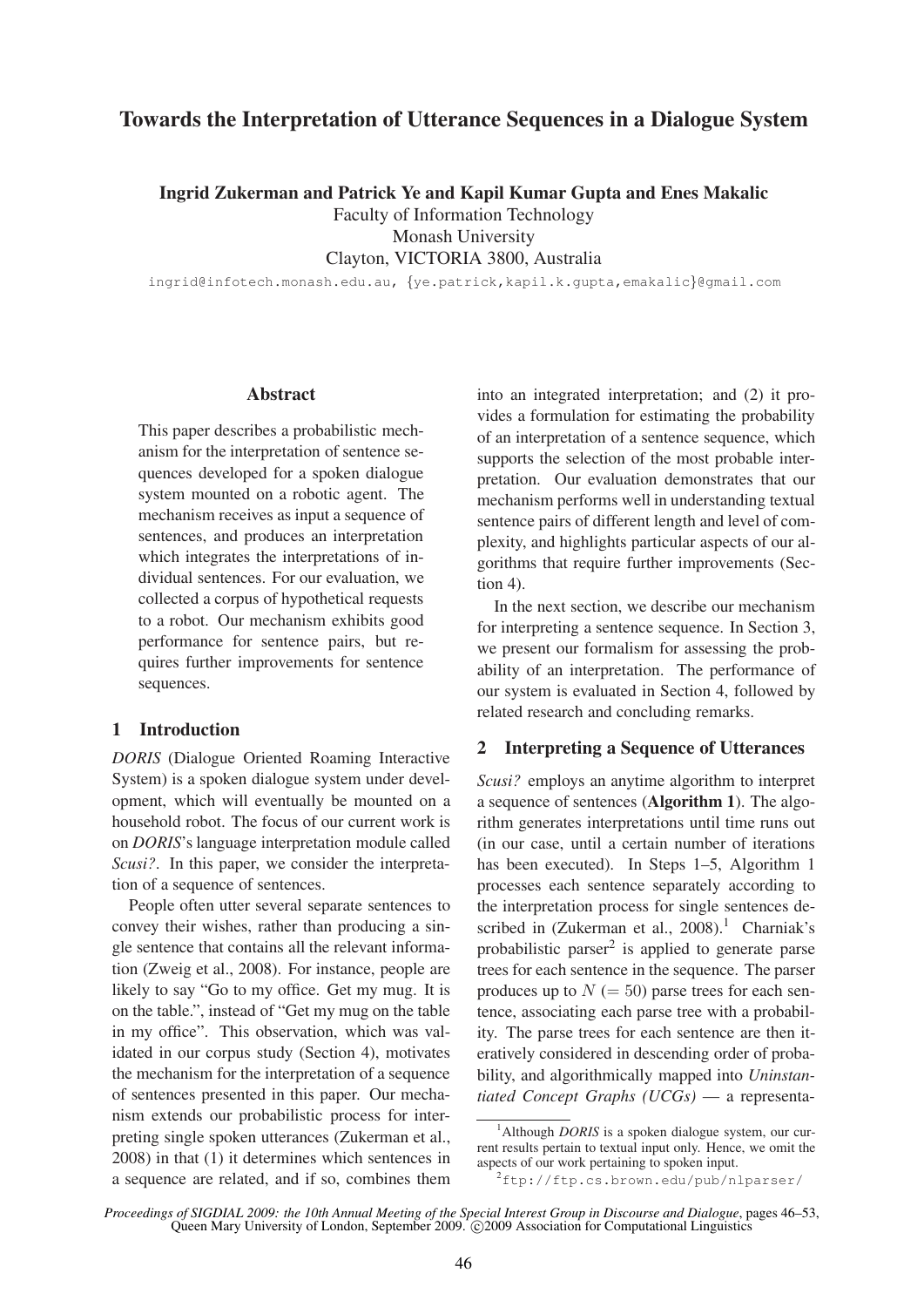#### **Algorithm 1** Interpret a sentence sequence

**Require:** Sentences  $T_1, \ldots, T_n$ 

- { **Interpret Sentences** }
- 1: **for all** sentences  $T_i$  **do**
- 2: Generate parse trees  $\{P_i\}$ , and UCGs  $\{U_i\}$
- 3: Generate candidate modes  $\{M_i\}$
- 4: For each identifier  $j$  in  $T_i$ , generate candidate referents  $\{R_{ij}\}\$

## 5: **end for**

- { **Combine UCGs** }
- 6: **while** there is time **do**
- 7: Get  $\{(U_1, M_1, R_1), \ldots, (U_n, M_n, R_n)\}$  a sequence of tuples (one tuple per sentence)
- 8: Generate  $\{U^D\}$ , a sequence of declarative UCGs, by merging the declarative UCGs in  $\{(U_i, M_i, R_i)\}\$ as specified by their identifier-referent pairs and modes
- 9: Generate  $\{U^I\}$ , a sequence of imperative UCGs, by merging each imperative UCG in  $\{(U_i, M_i, R_i)\}\$  with declarative UCGs as specified by their identifier-referent pairs and modes
- 10: Generate candidate ICG sequences  $\{I_j^I\}$  for the sequence  $\{U^I\}$
- 11: Select the best sequence of ICGs  $\{I^{I*}\}$
- 12: **end while**

tion based on Concept Graphs (Sowa, 1984) one parse tree yielding one UCG (but several parse trees may produce the same UCG). UCGs represent syntactic information, where the concepts correspond to the words in the parent parse tree, and the relations are derived from syntactic information in the parse tree and prepositions (Figure 1(a) illustrates UCGs  $U^D$  and  $U^I$  generated from the sentences "The mug is on the table. Clean it.").

Our algorithm requires sentence mode (declarative, imperative or interrogative<sup>3</sup>), and resolved references to determine how to combine the sentences in a sequence. Sentence mode is obtained using a classifier trained on part of our corpus (Section 2.2). The probability distribution for the referents of each identifier is obtained from the corpus and from rules derived from (Lappin and Leass, 1994; Ng et al., 2005) (Section 2.3).

At this point, for each sentence  $T_i$  in a sequence, we have a list of UCGs, a list of modes, and lists



Figure 1: Combining two sentences

of referents (one list for each identifier in the sentence). In Step 7, Algorithm 1 generates a tuple  $(U_i, M_i, R_i)$  for each sentence  $T_i$  by selecting from these lists a UCG, a mode and a referent for each identifier (yielding a list of identifier-referent pairs). Each element in each  $(U, M, R)$  tuple is iteratively selected by traversing the appropriate list in descending order of probability. For instance, given sentences  $T_1, T_2, T_3$ , the top UCG for  $T_1$  is picked first, together with the top mode and the top identifier-referent pairs for that sentence (likewise for  $T_2$  and  $T_3$ ); next the second-top UCG is chosen for  $T_1$ , but the other elements remain the same; and so on.

Once the  $(U, M, R)$  tuples have been determined, the UCGs for the declarative sentences are merged in the order they were given (Step 8). This is done by first merging a pair of declarative UCGs, then merging the resultant UCG with the next declarative UCG, and so on. The idea is that if the declarative sentences have co-referents, then the information about these co-referents can be combined into one representation. For example, consider the sequence "The mug is on the table. It is blue. Find it. The mug is near the phone. Bring it to me." Some of the UCG sequences obtained from the declarative sentences (first, second and fourth) are:

 $\{U_1^D\}_1$ ={mug(*CLR* blue)-(*on*-table & *near*-phone)}  ${U_1^D}_{2}$ ={mug-(*on*-table(*CLR* blue) & *near*-phone)}  $\{U_1^D, U_2^D\}_3$ ={mug(*CLR* blue)-*on*-table, mug-*near*-phone}. 4

<sup>&</sup>lt;sup>3</sup>Interrogatives are treated as imperatives at present, so in the remainder of the paper we do not mention interrogatives.

<sup>&</sup>lt;sup>4</sup>The different notations are because colour (and size) are properties of objects, while prepositions indicate relations.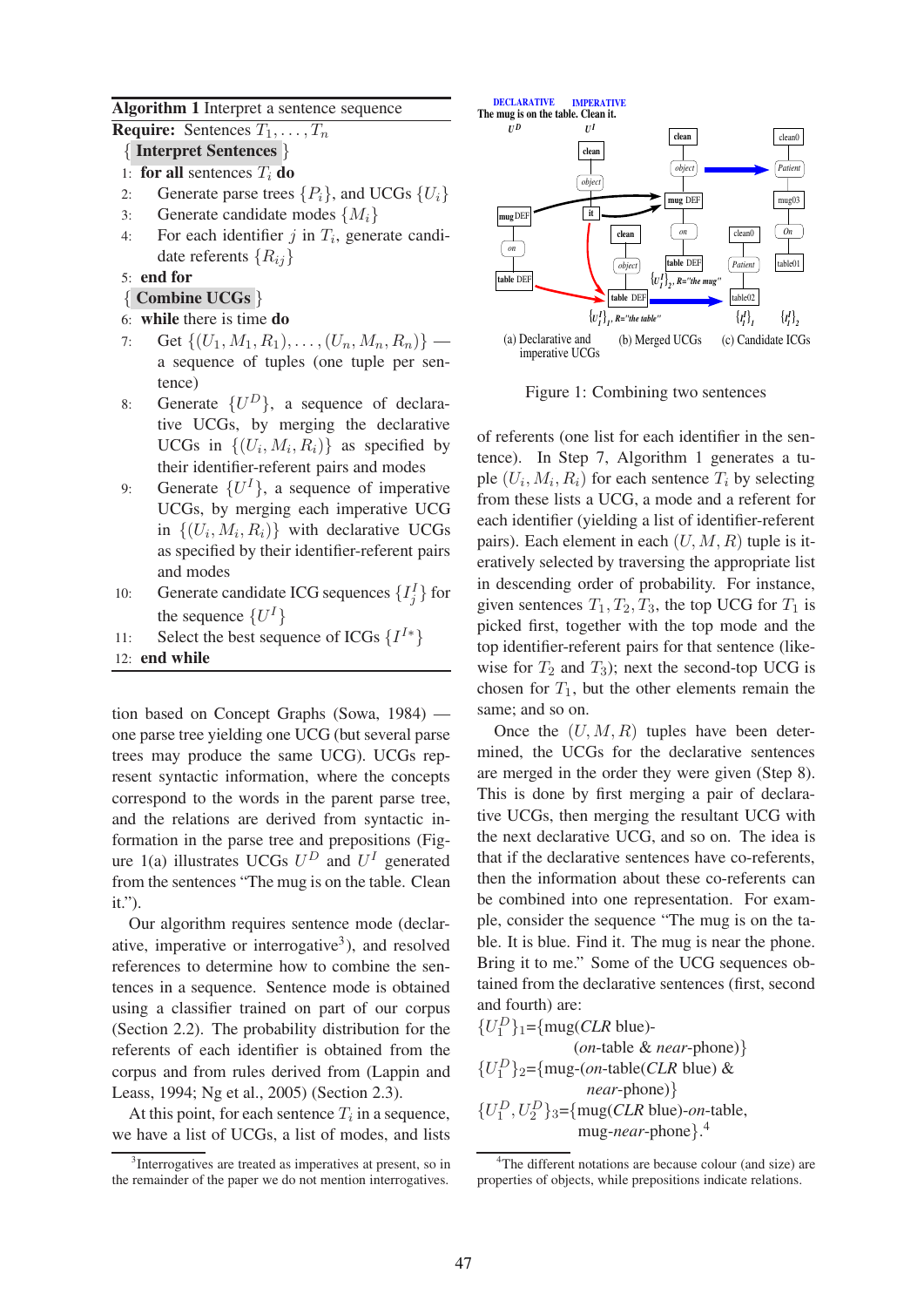The first two sequences contain one declarative merged UCG, and the third contains two UCGs.

In Step 9, Algorithm 1 considers a UCG for each imperative sentence in turn, and merges it with declarative UCGs (which may have resulted from a merger), as specified by the modes and identifier-referent pairs of the sentences in question. For example, consider the sentence sequence "Find my mug. It is in my office. Bring it." One of the  $(U, M, R)$ -tuple sequences for this instruction set is

{(find-*obj*-mug-*owner*-me, imperative, NIL),

(it1-*in*-office-*owner*-me, declarative, it1-mug),

(bring-*obj*-it2, imperative, it2-mug)}.

After merging the first two UCGs (imperativedeclarative), and then the second and third UCGs (declarative-imperative), we obtain the imperative UCG sequence  $\{U_1^I, U_2^I\}$ :

# U I <sup>1</sup>=find-*obj*-mug-(*owner*-me &

*in*-office-*owner*-me)

U I <sup>2</sup>=bring-*obj*-mug-(*in*-office-*owner*-me).

This process enables *Scusi?* to iteratively merge ever-expanding UCGs with subsequent UCGs, eventually yielding UCG sequences which contain detailed UCGs that specify an action or object. A limitation of this merging process is that the information about the objects specified in an imperative UCG is not aggregated with the information about these objects in other imperative UCGs, and this sometimes can cause the merged imperative UCGs to be under-specified. This limitation will be addressed in the immediate future.

After a sequence of imperative UCGs has been generated, candidate *Instantiated Concept Graphs (ICGs)* are proposed for each imperative UCG, and the most probable ICG sequence is selected (Steps 10–11 of Algorithm 1). We focus on imperative UCGs because they contain the actions that the robot is required to perform; these actions incorporate relevant information from declarative UCGs. ICGs are generated by nominating different instantiated concepts and relations from the system's knowledge base as potential realizations for each concept and relation in a UCG (Zukerman et al., 2008); each UCG can generate many ICGs. Since this paper focuses on the generation of UCG sequences, the generation of ICGs will not be discussed further.

#### **2.1 Merging UCGs**

Given tuples  $(U_i, M_i, R_i)$  and  $(U_j, M_j, R_j)$  where  $j > i$ , pronouns and one-anaphora in  $U_j$  are replaced with their referent in  $U_i$  on the basis of the set of identifier-referent pairs in  $R_i$  (if there is no referent in  $U_i$  for an identifier in  $U_i$ , the identifier is left untouched).  $U_i$  and  $U_j$  are then merged into a UCG  $U_m$  by first finding a node n that is common to  $U_i$  and  $U_j$ , and then copying the sub-tree of  $U_j$  whose root is n into a copy of  $U_i$ . If more than one node can be merged, the node (head noun) that is highest in the  $U_i$  structure is used. If one UCG is declarative and the other imperative, we swap them if necessary, so that  $U_i$  is imperative and  $U_j$ declarative.

For instance, given the sentences "The mug is on the table. Clean it." in Figure 1, Step 4 of Algorithm 1 produces the identifier-referent pairs  $\{(it, mug), (it, table)\},$  yielding two intermediate UCGs for the imperative sentence: (1) clean*object*-mug, and (2) clean-*object*-table. The first UCG is merged with a UCG for the declarative sentence using mug as root node, and the second UCG is merged using table as root node. This results in merged UCG sequences (of length 1) corresponding to "Clean the table" and "Clean the mug on the table" ( $\{U_1^I\}_1$  and  $\{U_1^I\}_2$  respectively in Figure 1(b), which in turn produce ICG sequences  $\{I_1^I\}_1$  and  $\{I_1^I\}_2$  in Figure 1(c), among others).

#### **2.2 Determining modes**

We use the MaxEnt classifier<sup>5</sup> to determine the mode of a sentence. The input features to the classifier (obtained from the highest probability parse tree for this sentence) are: (1) top parse-tree node; (2) position and type of the top level phrases under the top parse-tree node, e.g.,  $(0, NP)$ ,  $(1, VP)$ ,  $(2,$ PP); (3) top phrases under the top parse-tree node reduced to a regular expression, e.g.,  $VP-NP^+$  to represent, say, VP NP NP;  $(4)$  top VP head – the head word of the first top level VP; (5) top NP head – the head word of the first top level NP; (6) first three tokens in the sentence; and (7) last token in the sentence. Using leave-one-out cross validation, this classifier has an accuracy of 97.8% on the test data — a  $30\%$  improvement over the majority class (imperative) baseline.

#### **2.3 Resolving references**

*Scusi?* handles pronouns, one-anaphora and NP identifiers (e.g., "the book"). At present, we consider only precise matches between NP identifiers

<sup>5</sup>http://homepages.inf.ed.ac.uk/ s0450736/maxent\_toolkit.html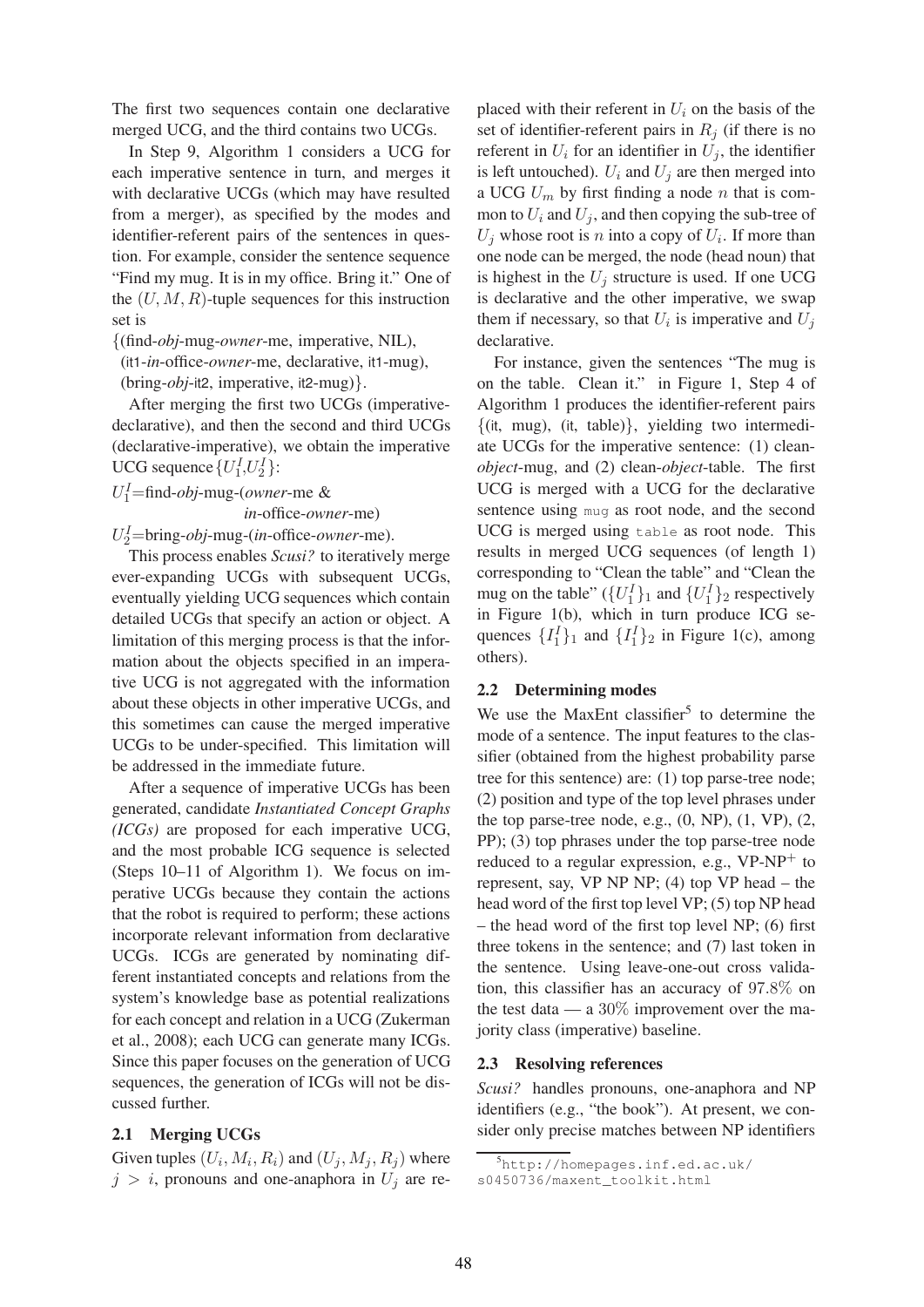and referents, e.g., "the cup" does not match "the dish". In the future, we will incorporate similarity scores based on WordNet, e.g., Leacock and Chodorow's (1998) scores for approximate lexical matches; such matches occurred in 4% of our corpus (Section 4).

To reduce the complexity of reference resolution across a sequence of sentences, and the amount of data required to reliably estimate probabilities (Section 3), we separate our problem into two parts: (1) identifying the sentence being referred to, and (2) determining the referent within that sentence.

**Identifying a sentence.** Most referents in our corpus appear in the *current, previous* or *first* sentence in a sequence, with a few referents appearing in *other* sentences (Section 4). Hence, we have chosen the sentence classes {*current, previous, first, other*}. The probability of referring to a sentence of a particular class from a sentence in position  $i$  is estimated from our corpus, where  $i = 1, \ldots, 5, > 5$  (there are only 13 sequences with more than 5 sentences). We estimate this distribution for each leave-one-out cross-validation fold in our evaluation (Section 4).

**Determining a referent.** We use heuristics based on those described in (Lappin and Leass, 1994) to classify pronouns (an example of a nonpronoun usage is "*It* is ModalAdjective that S"), and heuristics based on the results obtained in (Ng et al., 2005) to classify one-anaphora (an example of a high-performing feature pattern is "*one* as head-noun with NN or CD as Part-of-speech and no attached *of* PP"). If a term is classified as a pronoun or one-anaphor, then a list of potential referents is constructed using the head nouns in the target sentence. We use the values in (Lappin and Leass, 1994) to assign a score to each anaphorreferent pair according to the grammatical role of the referent in the target UCG (obtained from the highest probability parse tree that is a parent of this UCG). These scores are then converted to probabilities using a linear mapping function.

# **3 Estimating the Probability of a Merged Interpretation**

We now present our formulation for estimating the probability of a sequence of UCGs, which supports the selection of the most probable sequence.

**One sentence.** The probability of a UCG generated from a sentence  $T$  is estimated as described in (Zukerman et al., 2008), resulting in

$$
Pr(U|T) \propto \sum_{P} Pr(P|T) \cdot Pr(U|P) \tag{1}
$$

where  $T$ ,  $P$  and  $U$  denote text, parse tree and UCG respectively. The summation is taken over all possible parse trees from the text to the UCG, because a UCG can have more than one ancestor. As mentioned above, the parser returns an estimate of  $Pr(P|T)$ ; and  $Pr(U|P) = 1$ , since the process of generating a UCG from a parse tree is deterministic.

**A sentence sequence.** The probability of an interpretation of a sequence of sentences  $T_1, \ldots, T_n$ is

$$
Pr(U_1, \ldots, U_m | T_1, \ldots, T_n) =
$$
  
Pr(U\_1, \ldots, U\_n, M\_1, \ldots, M\_n, R\_1, \ldots, R\_n | T\_1, \ldots, T\_n)

where  $m$  is the number of UCGs in a merged sequence.

By making judicious conditional independence assumptions, and incorporating parse trees into the formulation, we obtain

$$
Pr(U_1, \ldots, U_m | T_1, \ldots, T_n) =
$$
  

$$
\prod_{i=1}^n Pr(U_i | T_i) \cdot Pr(M_i | P_i, T_i) \cdot Pr(R_i | P_1, \ldots, P_i)
$$

This formulation is independent of the number of UCGs in a merged sequence generated by Algorithm 1, thereby supporting the comparison of UCG sequences of different lengths (produced when different numbers of mergers are performed).

 $Pr(U_i|T_i)$  is calculated using Equation 1, and  $Pr(M_i | P_i, T_i)$  is obtained as described in Section 2.2 (recall that the input features to the classifier depend on the parse tree and the sentence). In principle,  $Pr(M_i | P_i, T_i)$  and  $Pr(R_i | P_1, \ldots, P_i)$ could be obtained by summing over all parse trees, as done in Equation 1. However, at present we use the highest-probability parse tree to simplify our calculations.

To estimate  $Pr(R_i|P_1, \ldots, P_i)$  we assume conditional independence between the identifiers in a sentence, yielding

$$
\Pr(R_i|P_1,\ldots,P_i) = \prod_{j=1}^{k_i} \Pr(R_{ij}|P_1,\ldots,P_i)
$$

where  $k_i$  is the number of identifiers in sentence i, and  $R_{ij}$  is the referent for identifier j in sentence  $i$ . As mentioned in Section 2.3, this factor is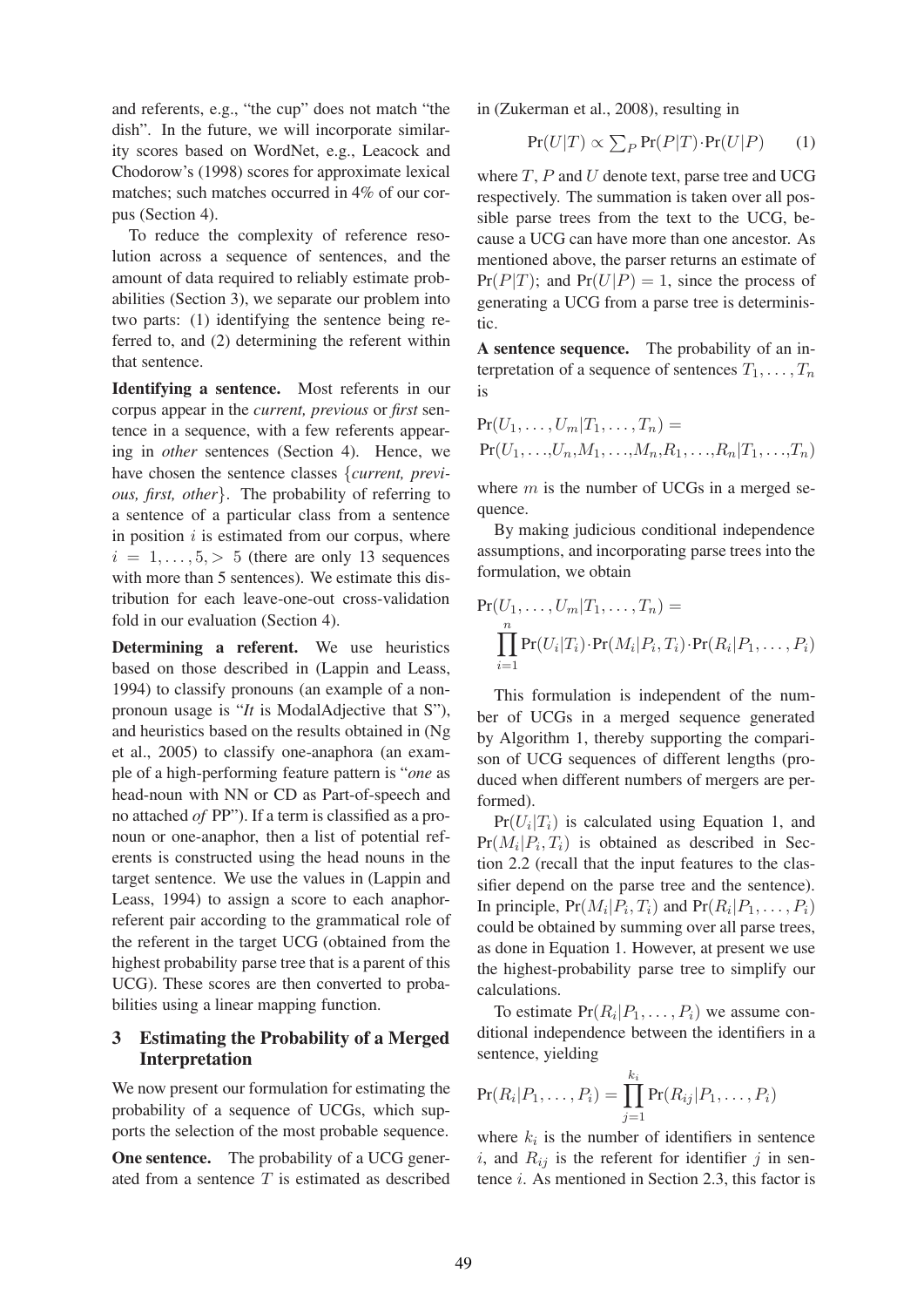separated into determining a sentence, and determining a referent in that sentence. We also include in our formulation the Type of the identifier (pronoun, one-anaphor or  $NP$ ) and sentence position  $i$ , yielding

 $Pr(R_{ij} | P_1, \ldots, P_i) =$  $Pr(R_{ij}$  ref  $NP_a$  in sent b,  $Type(R_{ij})|i, P_1, \ldots, P_i)$ 

After additional conditionalization we obtain

 $Pr(R_{ij} | P_1, \ldots, P_i) =$  $\Pr(R_{ij}$  ref  $NP_a|R_{ij}$  ref sent  $b, \text{Type}(R_{ij}), P_i, P_b) \times$  $Pr(R_{ij}$  ref sent  $b|Type(R_{ij}),i)\times Pr(Type(R_{ij})|P_i)$ 

As seen in Section 2.3,  $Pr(Type(R_{ij})|P_i)$  and  $\Pr(R_{ij}$  ref  $NP_a | R_{ij}$  ref sent  $b, \text{Type}(R_{ij}), P_i, P_b)$ are estimated in a rule-based manner, and  $Pr(R_{ij}$  ref sent  $b|Type(R_{ij}),i)$  is estimated from the corpus (recall that we distinguish between sentence classes, rather than specific sentences).

#### **4 Evaluation**

We first describe our experimental set-up, followed by our results.

## **4.1 Experimental set-up**

We conducted a web-based survey to collect a corpus comprising multi-sentence requests. To this effect, we presented participants with a scenario where they are in a meeting room, and they ask a robot to fetch something from their office. The idea is that if people cannot see a scene, their instructions will be more segmented than if they can view the scene. The participants were free to decide which object to fetch, and what was in the office. There were no restrictions on vocabulary or grammatical form for the requests.

We collected 115 sets of instructions mostly from different participants (a few people did the survey more than once). $<sup>6</sup>$  The sentence sequences</sup> in our corpus contain between 1 and 9 sentences, with 74% of the sequences comprising 1 to 3 sentences. Many of the sentences had grammatical requirements which exceeded the capabilities of our system. To be able to use these instruction sets in our evaluation, we made systematic manual changes to produce sentences that meet our system's grammatical restrictions (in the future, we



Figure 2: Our virtual environment (top view)

will relax these restrictions, as required by a deployable system). Below are the main types of changes we made.

- Indirect Speech Acts in the form of questions were changed to imperatives. For instance, "Can you get my tea?" was changed to "Get my tea".
- Conjoined verb phrases or sentences were separated into individual sentences.
- Composite verbs were simplified, e.g., "I think I left it on" was changed to "it is on", and outof-vocabulary composite nouns were replaced by simple nouns or adjectives, e.g., "the diary is A4 size" to "the diary is big".
- Conditional sentences were removed.

Table 1 shows two original texts compared with the corresponding modified texts (the changed portions in the originals have been italicized).

Our evaluation consists of two experiments: (1) ICGs for sentence pairs, and (2) UCGs for sentence sequences.

**Experiment 1.** We extracted 106 sentence pairs from our corpus — each pair containing one declarative and one imperative sentence. To evaluate the ICGs, we constructed a virtual environment comprising a main office and a small office (Figure 2). Furniture and objects were placed in a manner compatible with what was mentioned in the requests in our corpus; distractors were also placed in the virtual space. In total, our environment contains 183 instantiated concepts (109 office and household objects, 43 actions and 31 relations). The  $(x, y, z)$  coordinates, colour and dimensions of these objects were stored in a knowledge base. Since we have two sentences and their mode is known, no corpus-based information is used for this experiment, and hence no training is required.

<sup>&</sup>lt;sup>6</sup>We acknowledge the modest size of our corpus compared to that of some publicly available corpora, e.g., ATIS. However, we must generate our own corpus since our task differs in nature from the tasks where these large corpora are used.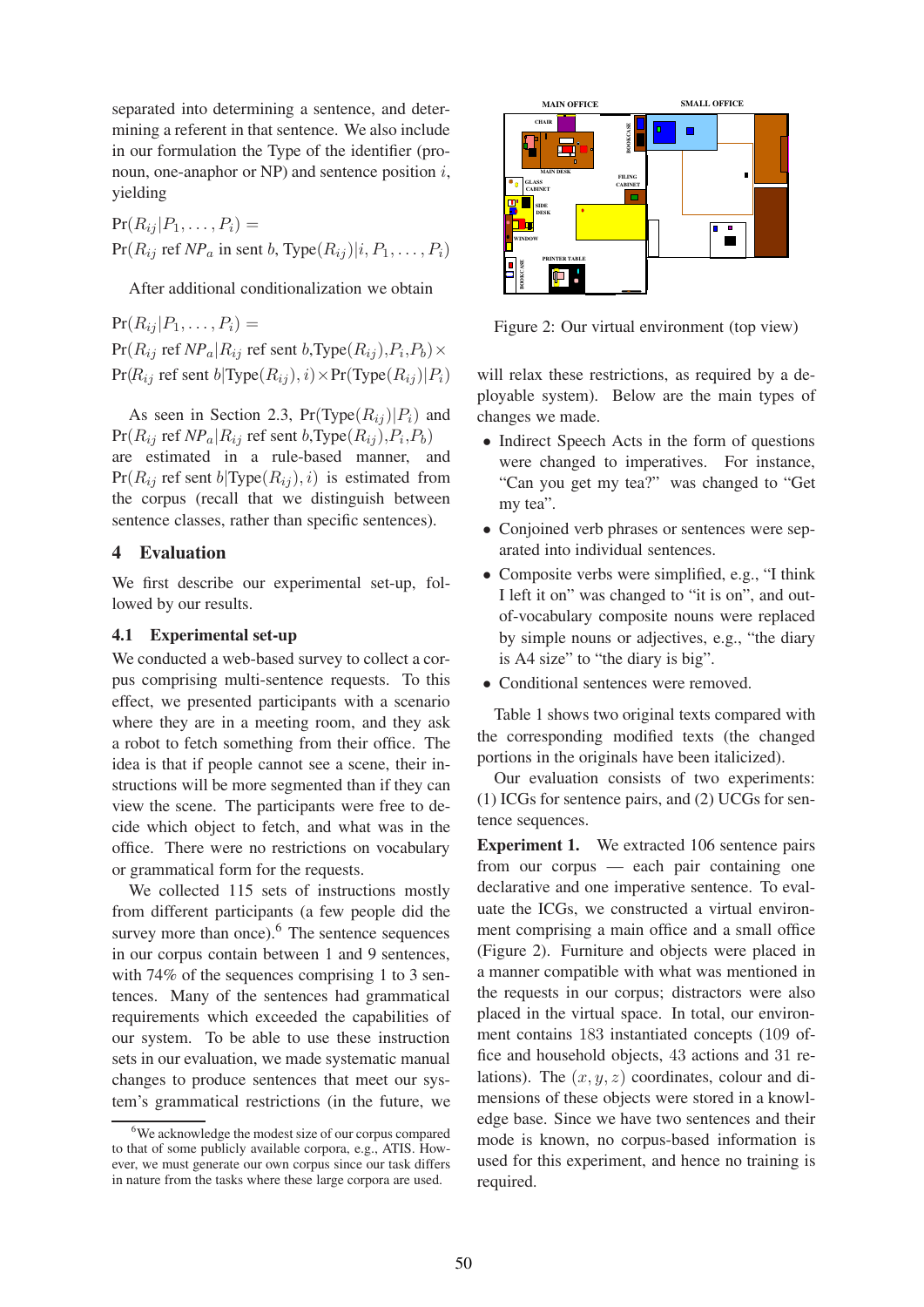| Original        | Get my book "The Wizard of $Oz$ " from my office. It's green and yellow. It has a picture    |
|-----------------|----------------------------------------------------------------------------------------------|
|                 | of a dog and a girl on it. It's in my desk drawer on the right side of my desk, the second   |
|                 | drawer down. If it's not there, it's somewhere on my shelves that are on the left side of my |
|                 | office as you face the window.                                                               |
| <b>Modified</b> | Get my book from my office. It's green. It's in my drawer on the right of my desk.           |
| <b>Original</b> | DORIS, I left my mug in my office and I want a coffee. Can you go into my office and get     |
|                 | my mug. It is on top of the cabinet <i>that is</i> on the left <i>side</i> of my desk.       |
| <b>Modified</b> | My mug is in my office. Go into my office. Get my mug. It is on top of the cabinet on the    |
|                 | left of my desk.                                                                             |

Table 1: Original and modified text

**Experiment 2.** Since UCGs contain only syntactic information, no additional setup was required. However, for this experiment we need to train our mode classifier (Section 2.2), and estimate the probability distribution of referring to a particular sentence in a sequence (Section 2.3). Owing to the small size of our corpus, we use leave-one-out cross validation.

For both experiments, *Scusi?* was set to generate up to 300 sub-interpretations (including parse trees, UCGs and ICGs) for each sentence in the test-set; on average, it took less than 1 second to go from a text to a UCG. An interpretation was deemed successful if it correctly represented the speaker's intention, which was represented by an imperative Gold ICG for the first experiment, and a sequence of imperative Gold UCGs for the second experiment. These Gold interpretations were manually constructed by the authors through consensus-based annotation (Ang et al., 2002). As mentioned in Section 2, we evaluated only imperative ICGs and UCGs, as they contain the actions the robot is expected to perform.

#### **4.2 Results**

Table 2 summarizes our results. Column 1 shows the type of outcome being evaluated (ICGs in Experiment 1, and UCG sequences and individual UCGs in Experiment 2). The next two columns display how many sentences had Gold interpretations whose probability was among the top-1 and top-3 probabilities. The average *rank* of the Gold interpretation appears in Column 4 ("not found" Gold interpretations are excluded from this rank). The rank of an interpretation is its position in a list sorted in descending order of probability (starting from position 0), such that all equiprobable interpretations have the same position. Columns 5 and 6 respectively show the median and 75%-ile rank of the Gold interpretation. The number of Gold interpretations that were not found appears in Column 7, and the total number of requests/UCGs is shown in the last column.

**Experiment 1.** As seen in the first row of Table 2, the Gold ICG was top ranked in 75.5% of the cases, and top-3 ranked in 85.8%. The average rank of 2.17 is mainly due to 7 outliers, which together with the "not-found" Gold ICG, are due to PP-attachment issues, e.g., for the sentence pair "Fetch my phone from my desk. It is near the keyboard.", the top parses and resultant UCGs have "near the keyboard" attached to "the desk" (instead of "the phone"). Nonetheless, the top-ranked interpretation correctly identified the intended object and action in 5 of these 7 cases. Median and 75%-ile results confirm that most of the Gold ICGs are top ranked.

**Experiment 2.** As seen in the second row of Table 2, the Gold UCG sequence was top ranked for 51.3% of the requests, and top-3 ranked for 53.0% of the requests. The third row shows that 62.4% of the individual Gold UCGs were top-ranked, and 65.4% were top-3 ranked. This indicates that when *Scusi?* cannot fully interpret a request, it can often generate a partially correct interpretation. As for Experiment 1, the average rank of 3.14 for the Gold UCG sequences is due to outliers, several of which were ranked above 30. The median and 75%-ile results show that when *Scusi?* generates the correct interpretation, it tends to be highly ranked.

Unlike Experiment 1, in Experiment 2 there is little difference between the top-1 and top-3 results. A possible explanation is that in Experiment 1, the top-ranked UCG may yield several probable ICGs, such that the Gold ICG is not top ranked — a phenomenon that is not observable at the UCG stage.

Even though Experiment 2 reaches only the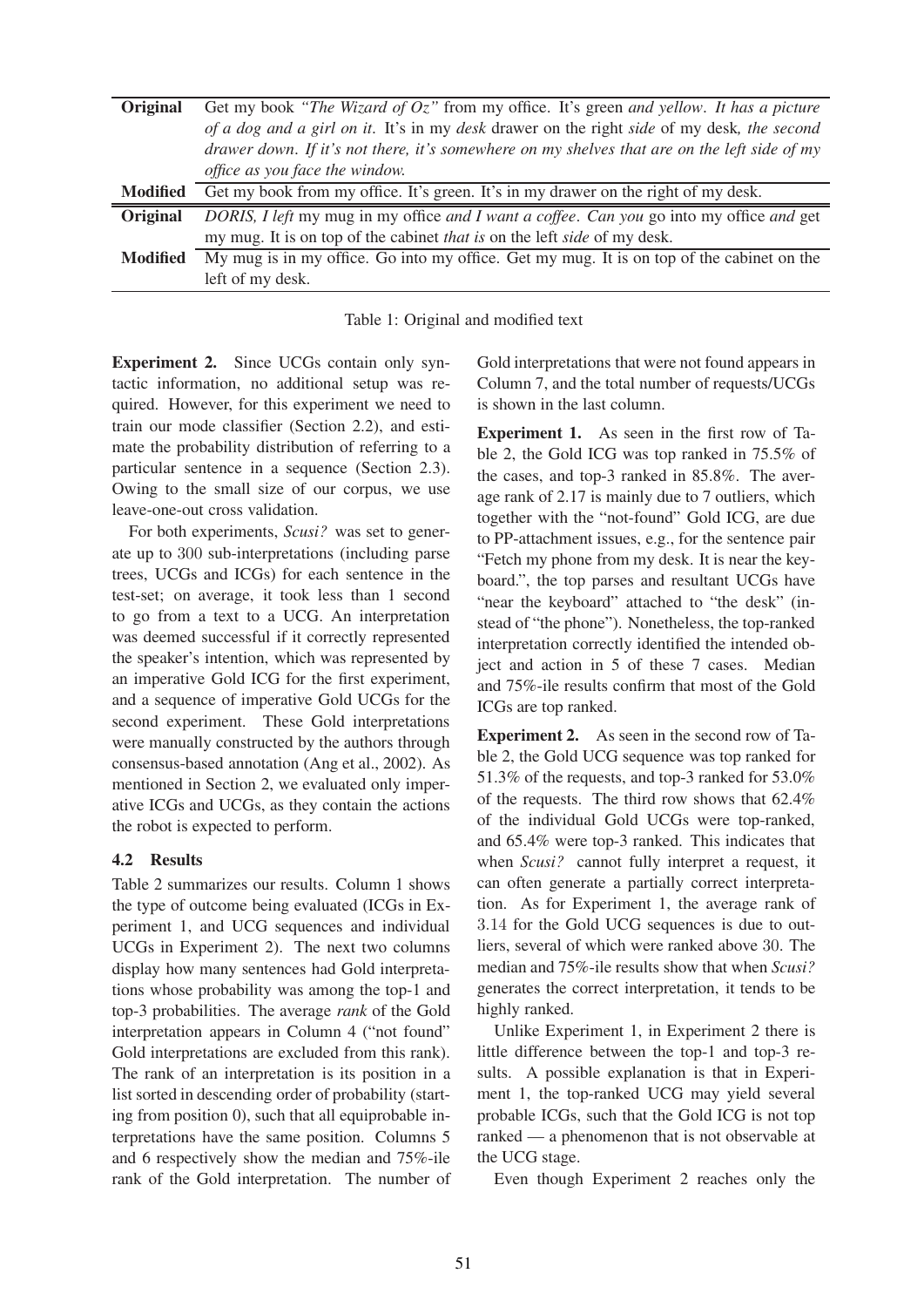Table 2: *Scusi?*'s interpretation performance

|                  | # Gold interps. with prob. in Average Median 75%-ile |               |           |      |           | <b>Not</b>   | Total       |
|------------------|------------------------------------------------------|---------------|-----------|------|-----------|--------------|-------------|
|                  | top 1                                                | $top\ 3$      | rank      | rank | rank      | found        | #           |
| <b>ICGs</b>      | $80(75.5\%)$                                         | $91(85.8\%)$  | 2.17      |      |           | $1(0.9\%)$   | $106$ regs. |
| <b>UCG</b> seqs. | 59 (51.3%)                                           | 61 $(53.0\%)$ | 3.14      |      |           | $36(31.3\%)$ | $115$ reqs. |
| <b>UCGs</b>      | 146 $(62.4\%)$                                       | $153(65.4\%)$ | <b>NA</b> | NA   | <b>NA</b> | $55(23.5\%)$ | 234 UCGs    |

UCG stage, *Scusi?*'s performance for this experiment is worse than for Experiment 1, as there are more grounds for uncertainty. Table 2 shows that 31.3% of Gold UCG sequences and 23.5% of Gold UCGs were not found. Most of these cases (as well as the poorly ranked UCG sequences and UCGs) were due to (1) imperatives with object specifications (19 sequences), (2) wrong anaphora resolution (6 sequences), and (3) wrong PP-attachment (6 sequences). In the near future, we will refine the merging process to address the first problem. The second problem occurs mainly when there are multiple anaphoric references in a sequence. We propose to include this factor in our estimation of the probability of referring to a sentence. We intend to alleviate the PP-attachment problem, which also occurred in Experiment 1, by interleaving semantic and pragmatic interpretation of prepositional phrases as done in (Brick and Scheutz, 2007). The expectation is that this will improve the rank of candidates which are pragmatically more plausible.

#### **5 Related Research**

This research extends our mechanism for interpreting stand-alone utterances (Zukerman et al., 2008) to the interpretation of sentence sequences. Our approach may be viewed as an *information state* approach (Larsson and Traum, 2000; Becker et al., 2006), in the sense that sentences may update different informational aspects of other sentences, without requiring a particular "legal" set of dialogue acts. However, unlike these information state approaches, ours is probabilistic.

Several researchers have investigated probabilistic approaches to the interpretation of spoken utterances in dialogue systems, e.g., (Pfleger et al., 2003; Higashinaka et al., 2003; He and Young, 2003; Gorniak and Roy, 2005; Hüwel and Wrede, 2006). Pfleger *et al.* (2003) and Hüwel and Wrede (2006) employ modality fusion to combine hypotheses from different analyzers (linguistic, visual and gesture), and apply a scoring mechanism to rank the resultant hypotheses. They disambiguate referring expressions by choosing the first object that satisfies a 'differentiation criterion', hence their system does not handle situations where more than one object satisfies this criterion. He and Young (2003) and Gorniak and Roy (2005) use Hidden Markov Models for the ASR stage. However, these systems do not handle utterance sequences. Like *Scusi?*, the system developed by Higashinaka *et al.* (2003) maintains multiple interpretations, but with respect to dialogue acts, rather than the propositional content of sentences. All the above systems employ semantic grammars, while *Scusi?* uses generic, statistical tools, and incorporates semantic- and domainrelated information only in the final stage of the interpretation process. This approach is supported by the findings reported in (Knight et al., 2001) for relatively unconstrained utterances by users unfamiliar with the system, such as those expected by *DORIS*.

Our mechanism is also well suited for processing replies to clarification questions (Horvitz and Paek, 2000; Bohus and Rudnicky, 2005), since a reply can be considered an additional sentence to be incorporated into top-ranked UCG sequences. Further, our probabilistic output can be used by a utility-based dialogue manager (Horvitz and Paek, 2000).

#### **6 Conclusion**

We have extended *Scusi?*, our spoken language interpretation system, to interpret sentence sequences. Specifically, we have offered a procedure that combines the interpretations of the sentences in a sequence, and presented a formalism for estimating the probability of the merged interpretation. This formalism supports the comparison of interpretations comprising different numbers of UCGs obtained from different mergers.

Our empirical evaluation shows that *Scusi?* performs well for textual input corresponding to (modified) sentence pairs. However, we still need